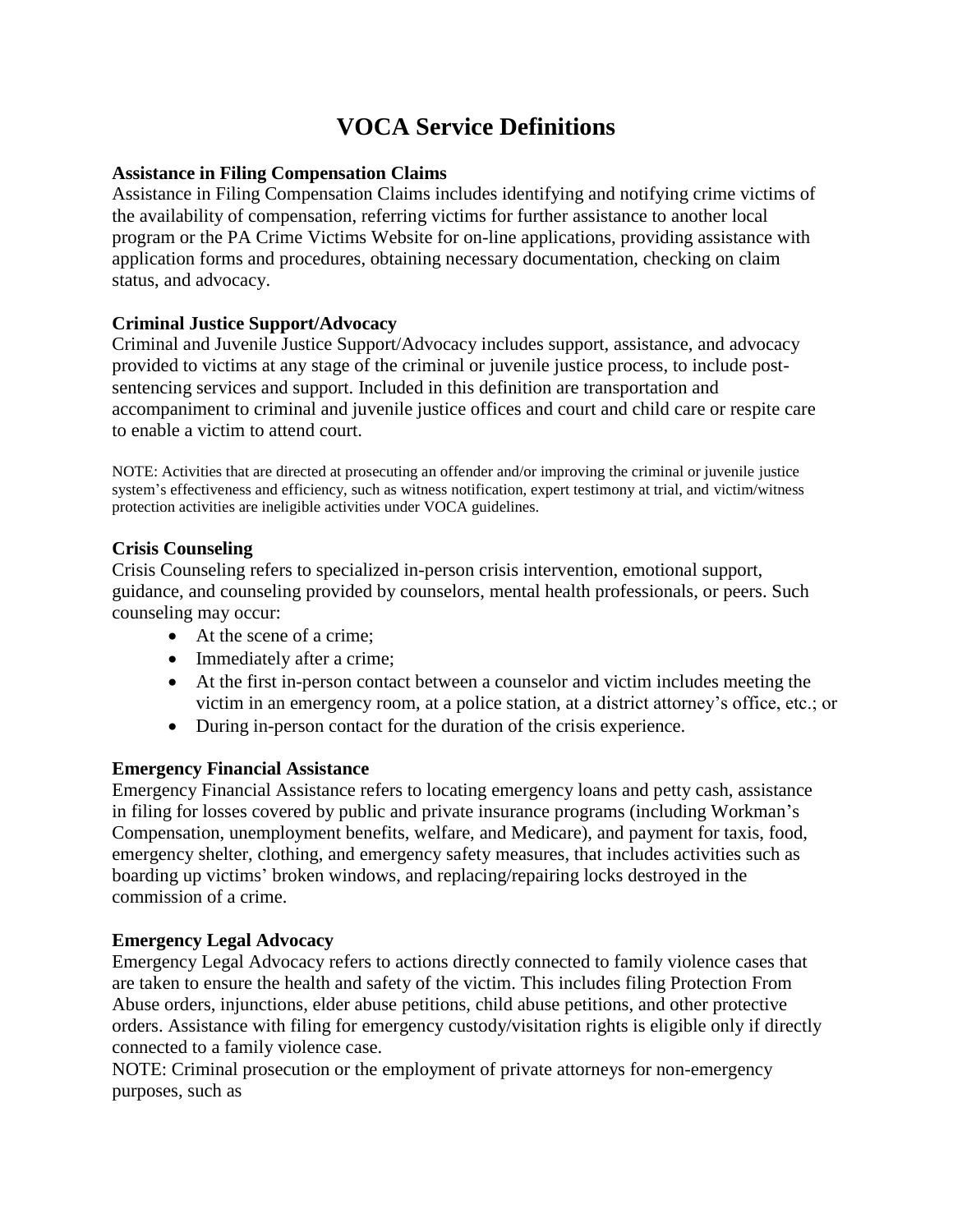custody disputes or civil suits, are ineligible activities under VOCA guidelines.

#### **Follow-up Counseling**

Follow-up Counseling refers to specialized in-person and telephone individual emotional support, empathetic listening, and guidance for other than crisis reactions after the victimization that is designed to meet the needs of crime victims.

### **Info and Referral (In-person)**

Information and Referral refers to in-person contact with victims to identify services offered and support available by subgrant projects and other community agencies.

#### **Other - Case Management**

Case Management refers to working with a victim to examine the impact of the crime; identifying needs; developing a plan of services and resources required to respond to the victims' needs.

#### **Other – Hotline**

Refers to crisis counseling provided by telephone to provide emotional support, guidance, and counseling. Contact is initiated by a victim through the agency's hotline.

#### **Other – Public Presentations**

Refers to presentations that are made in schools, community centers, or other public forums, and are designed to identify crime victims and provide or refer them to needed services. (Count the number of presentations provided, NOT the number of individuals who attended the presentations.)

#### **Personal Advocacy**

Personal Advocacy refers to assistance with addressing the immediate practical problems created by the victimization. This includes acting on behalf of the victim with other service providers, securing childcare for counseling or other appointments that pertain to the victimization, and providing transportation that assists the victim with attending appointments relevant to the victimization.

#### **Shelter/Safe House**

Shelter/Safe House refers to offering specialized short-term and long-term housing and related victimization support services for victims and members of their families following a victimization.

#### **Support Groups**

Group Treatment/Support Groups refers to the coordination and provision of supportive group activities. This category includes self-help, peer, social support, drop-in groups, and community crisis intervention in a group setting designed specifically for crime victims. See Counseling, et al.

#### **Telephone Contact Info & Referral**